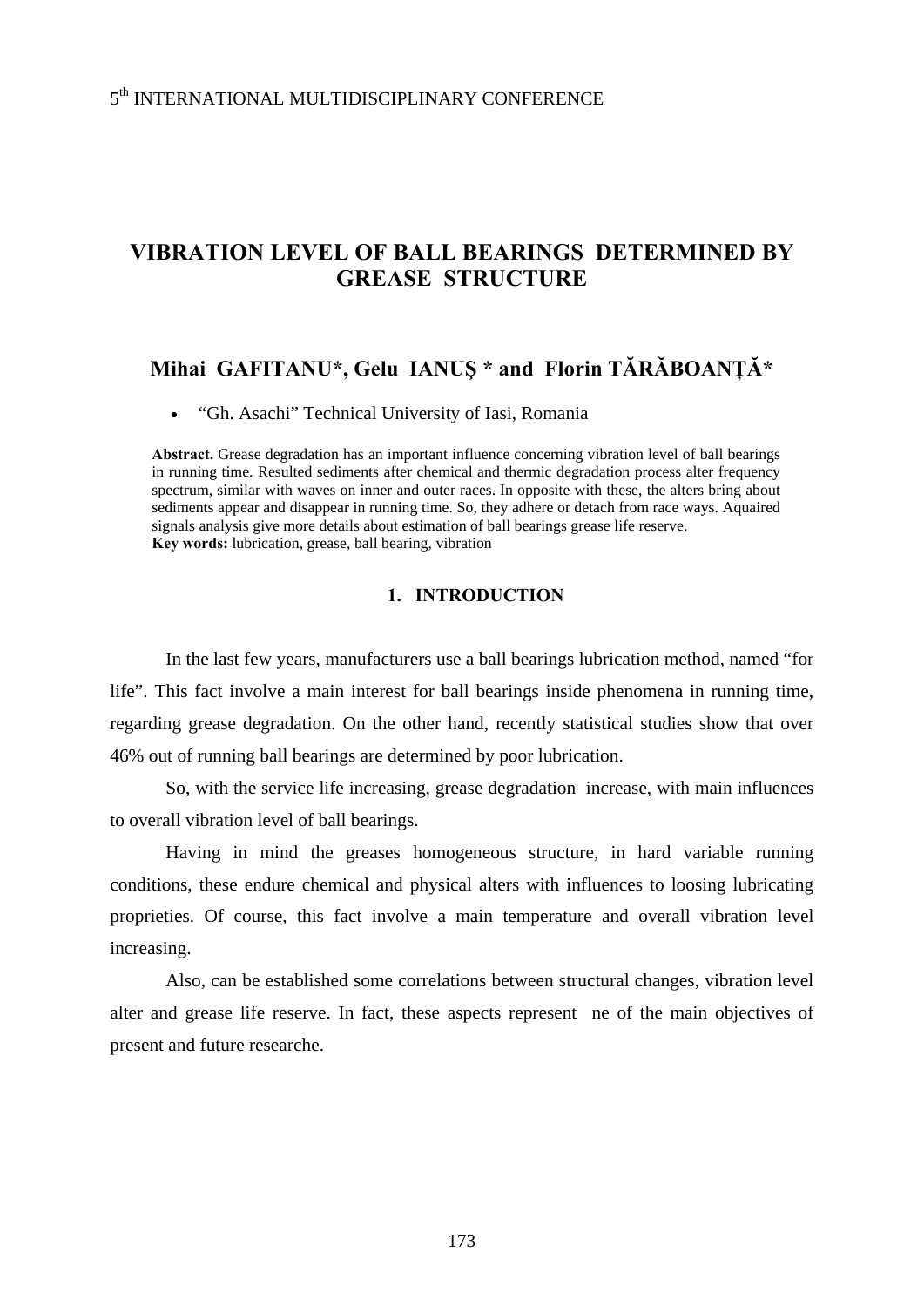#### **2 EXPERIMENTAL PROCEDURE**

Experimental tests are done with 6204 and 6206 ball bearing type. Test machine train involves six test rigs to establish ball bearings reliability. Every test rig has inside two ball bearings used for experimental tests. The test set contains twelve ball bearings. Running speed was 2850 rpm and external radial load was 1/10 C (for 6204 type) and 2/5 C (for 6206 type). Also, every test rig involves instalations for temperature and overall electrical rezistance watching.

Tested grease contains  $L_i$  soap and it main characteristics are given in Table 1.

| Characteristics          | Value          |
|--------------------------|----------------|
| Dropping point $[°C]$    | 190            |
| Penetration [1/10 mm]    | $265 \div 295$ |
| Base oil                 | Mineral        |
| Using temperature $[°C]$ | $-25 \div 125$ |
| Soap type                | Li             |

Table 1: Main characteristics of tested grease

Ball bearings 6204 are lubricated by a grease quantity of 10% free ball bearing volume and 6206 by 5%, respectively.

Vibration signals aquisition is done at the begining of test period and after some running hours. The chain used in aquisition and digital signal processing is shown in Figure 1.



Fig. 1: Block diagram of acquisition and digital signal processing chain

Vibratory signal emitted by ball bearing is picked up by transducer T (Bruel & Kjaer 4371). Amplifier and conditioner signal AC is used to increase voltage value from T and to filter frequencies. It is a low pass filter to remove sampling errors. Also, there are five possibilities to change the higest analized frequency: 300, 1000, 3000, 10000 and 20000 Hz.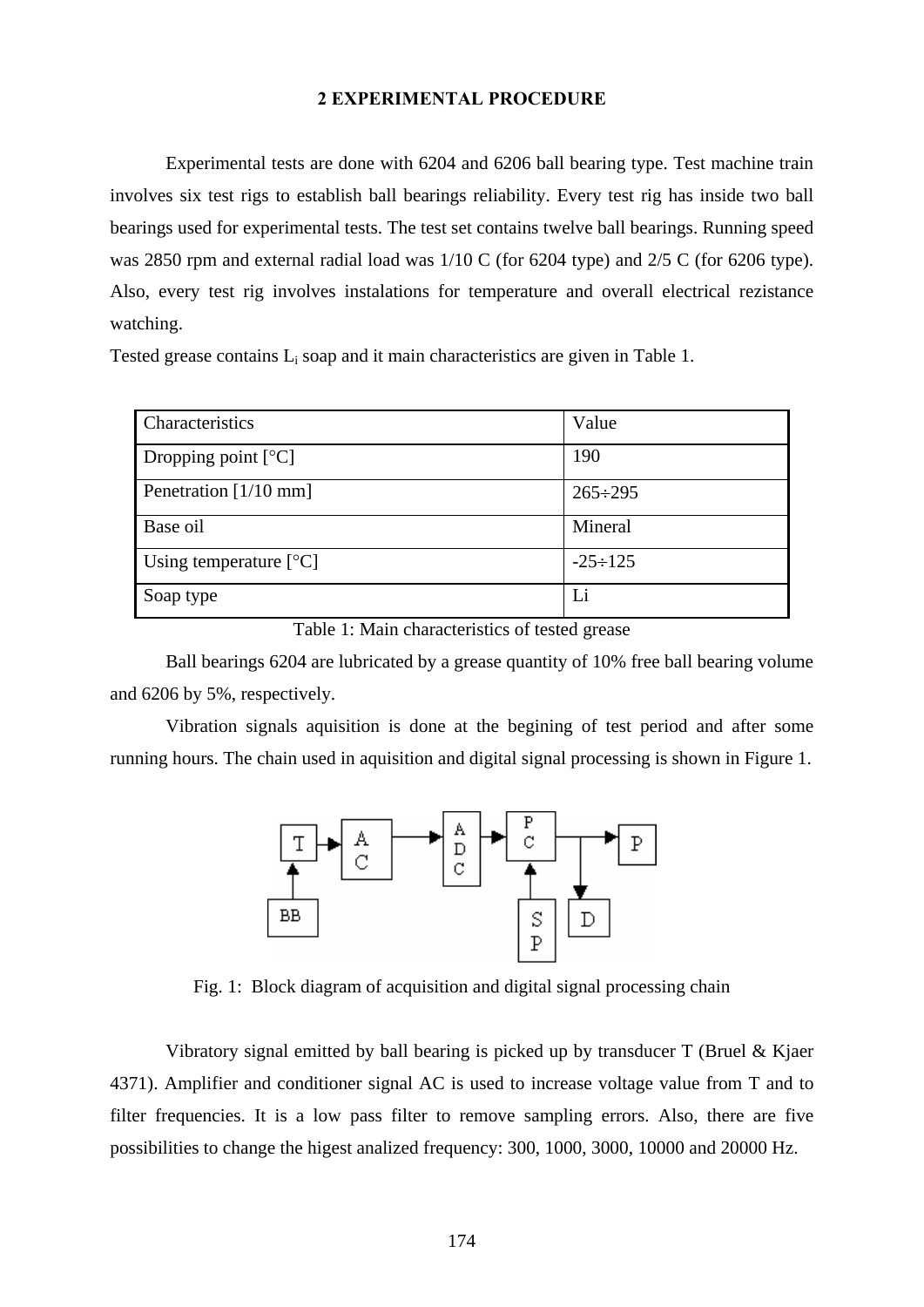Then, filtered analogic signal is converted into a digital one by analog to ditidital converter ADC (Metra-Byte DAS 1602). Signal is processed with software package SP and personal computer PC. Display D and printer P are used to visualize obtained results.

Signals acquisition begin after the measuring chain calibration done by Bruel & Kjaer 4291 accelerometer calibrator.

#### **3 THEORETICAL BACKGROUND**

Structural degradation are reflected by vibratory signal alter appeared after running time. Having in mind this aspect, it is necessary to normalize all signals to initial signal (obtained from the beginning of runnig time).

Time domain signal analisys can offer some important informations. So, the characteristics of time domain statistical magnitude are shown in Figure 2.



Figure 2: Characteristics of time domain signal

Simbols of the below figure represent:

 $x_{med}$ - mean value

$$
x_{med} = \frac{1}{N} \sum_{i=1}^{N} x_i
$$
 (1)

X<sub>RMS</sub>- root mean square:

$$
x_{RMS} = \sqrt{\frac{1}{N} \sum_{i=1}^{N} x_i^2}
$$
 (2)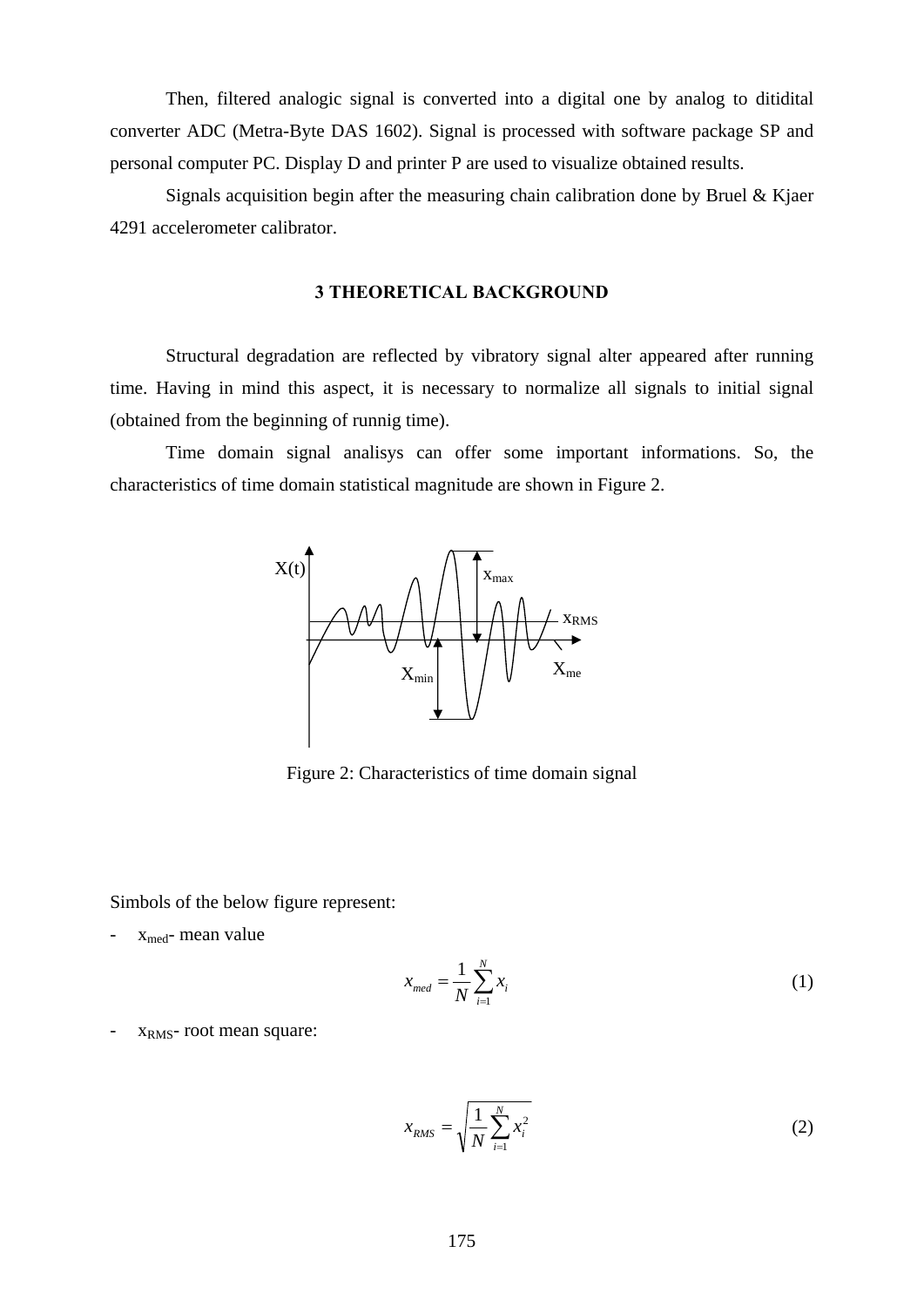- peak value:
	- positive:  $x_{max} = max(x(t))$
	- negative:  $x_{min} = min(x(t))$

Using relations (1)-(2) can be computed other important values like:

- normalized effective value:

$$
VEN = \frac{x_{RMS}(t)}{x_{RMS}(0)}\tag{3}
$$

- normalized peak value:

$$
VVN = \frac{x_{med}(t)}{x_{med}(0)}\tag{4}
$$

- peak factor:

$$
FV = \frac{x_{med}(t)}{x_{RMS}(0)}\tag{5}
$$

normalized peak factor:

$$
FVN = \frac{FV(t)}{FV(0)}\tag{6}
$$

$$
K(t) = \frac{x_{RMS}(0)}{x_{RMS}(t)} \cdot \frac{x_{med}(0)}{x_{med}(t)}
$$
(7)

In relations  $(3)-(6)$ , t" denotes that value is considered after  $, t$ " hours running time and ,,0" denotes that is initial value.

Also, can be computed a diagnosis characteristic value:

With these values can be highlighted the grease degradation reflected in time domain signal analisys.

Having in mind that vibratory signals generated by ball bearings are random, it is necessary to compute the density of probability magnitude with equation:

$$
p(x) = \frac{1}{\sigma \cdot \sqrt{2 \cdot \pi}} \cdot e^{-\frac{1}{2} \left(\frac{x - x_{\text{med}}}{\sigma}\right)^2}
$$
(8)

The time domain time signal  $x(n)$  is passed to frequency domain by Discrete Fourier Transform, defined in equation (9):

- Computed frequency spectrum contains frequencies generated by race ways faults and by grease degradation. So, it is necessary to identify frequencies generated by race ways faults to be removed.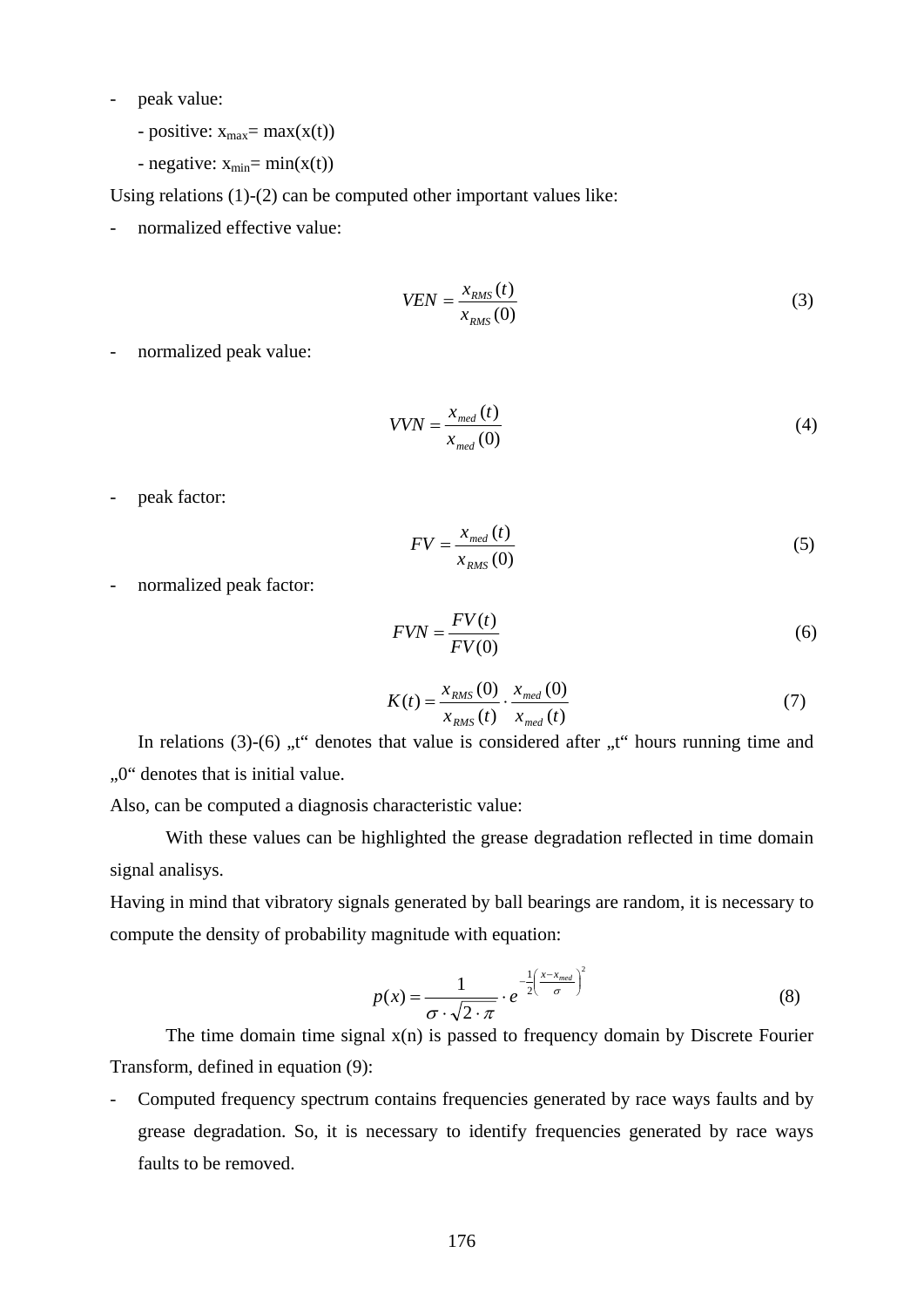$$
X(k) = \frac{1}{N} \sum_{n=0}^{N-1} x(n) \cdot e^{-\frac{j \cdot 2 \cdot \pi \cdot n \cdot k}{N}}
$$
(9)  

$$
k = 0...N - 1
$$

#### **4 EXPERIMENTAL RESULTS**

Because experimental results obtained for all ball bearing sets are too large, will be given only some of them.

Values VEN, FVN and K of the first ball bearing are given in Table 2 and Figure 3. Cut off frequency of these signals was 300 Hz.

| Code     | VEN    | <b>FVN</b> |         |
|----------|--------|------------|---------|
| $A_{11}$ |        |            |         |
| $A_{12}$ | 0.9976 | 0.95576    | 1.04944 |
| $A_{13}$ | 1.0004 | 1.03102    | 1.25655 |
| $A_{14}$ | .1427  | 1.07356    | 0.93126 |

Table 2: VEN, FVN and K obtained values for ball bearing code A



Figure 3: Graphics of table 3

Bearing codes from table 3 represent:

- $A_{11}$ = initial value normalized by itself;
- $A_{12}$  value after 10 hours running normalized by initial value;
- $A_{13}$  value after 20 hours running normalized by initial value;
- $A_{13}$  value after 40 hours running normalized by initial value.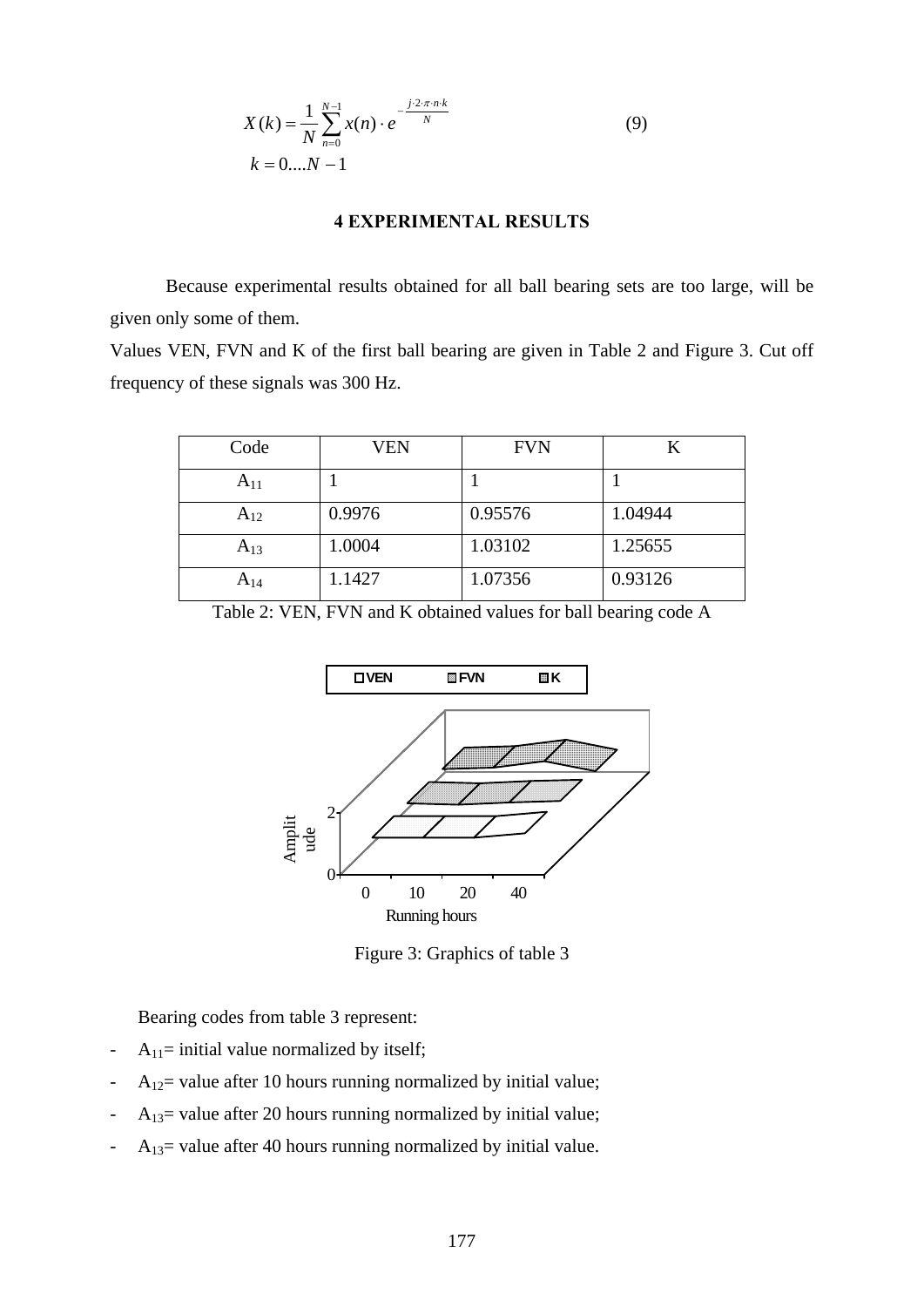From table 3 and figure results that FVN and K have approximately same values after 20 hours running. Then, they have an icrease and a decrease, respectively. Increasing of VEN after 20 hours running means that begin grease degradation process. Also, increasing of K over 1, between 10 and 20 hours running means a decreasing of vibration level. This is done by homogenize grease process. Decreasing of K after 40 hours running highlight that grease degradation process is very severe. Vibrations level probabilistic density is in accordance with the normal distribution law and for highlighting greases deterioration using this distribution law the initial stage normalization was used. The probabilistic damaging density variation for a 6204 ball bearing after 10, 20, and 40 hours of operation that were initial stage normalized is presented in Figure 5.



Figure 4: Probabilistic damaging density variation after 10, 20 and 40 hours

Frequency domain analysis highlight the frequency spectrum values generated by grease degradation.

Obtained frequency spectrums from a 6206 ball bearing are shown in Figure 5, where:

- $b_{3i}$ = fresh grease;
- $c_{3}$ = after 5 running hours;
- $d_{3}$ = after the grease life reserve is finished.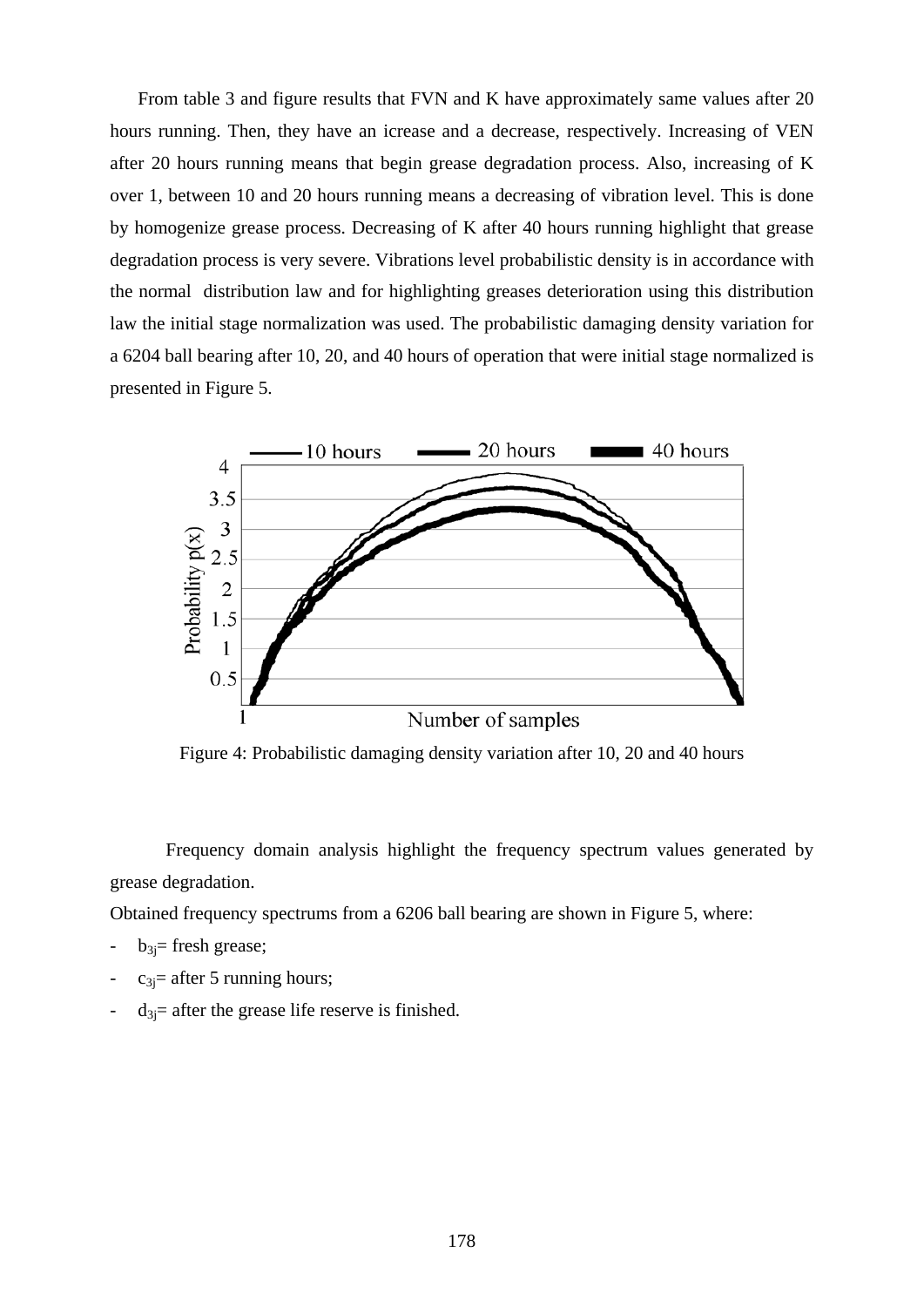

Figure 5: Frequency spectrums of 6206 ball bearing

After 5 hours some peaks appear different from natural frequencies. Some of them disappear in finally frequency spectrum, but new appear again. This phenomenon is determined by sediments resulted in grease degradation process. They alter frequency spectrum similar like race waves but, it is a difference, because they appear and disappear in running process. In order to be able to distinguish the frequencies spectra disturbances in tables 3 and 4 the natural frequencies due to inner ring rotation and the bearings race waves natural frequencies respectively are presented.

|              | Frequency [Hz] |        |        |        |  |
|--------------|----------------|--------|--------|--------|--|
| # harmonic   |                |        |        |        |  |
|              | 47.5           | 35     | 142.5  | 190    |  |
| $f_{\rm ci}$ | 28.67          | 57.34  | 86.01  | 114.68 |  |
| $\rm f_{ce}$ | 18.83          | 37.66  | 56.49  | 75.32  |  |
| $\rm I_{be}$ | 109.96         | 219.52 | 329.28 | 439.04 |  |

Table 3:The natural frequencies due to inner ring rotation